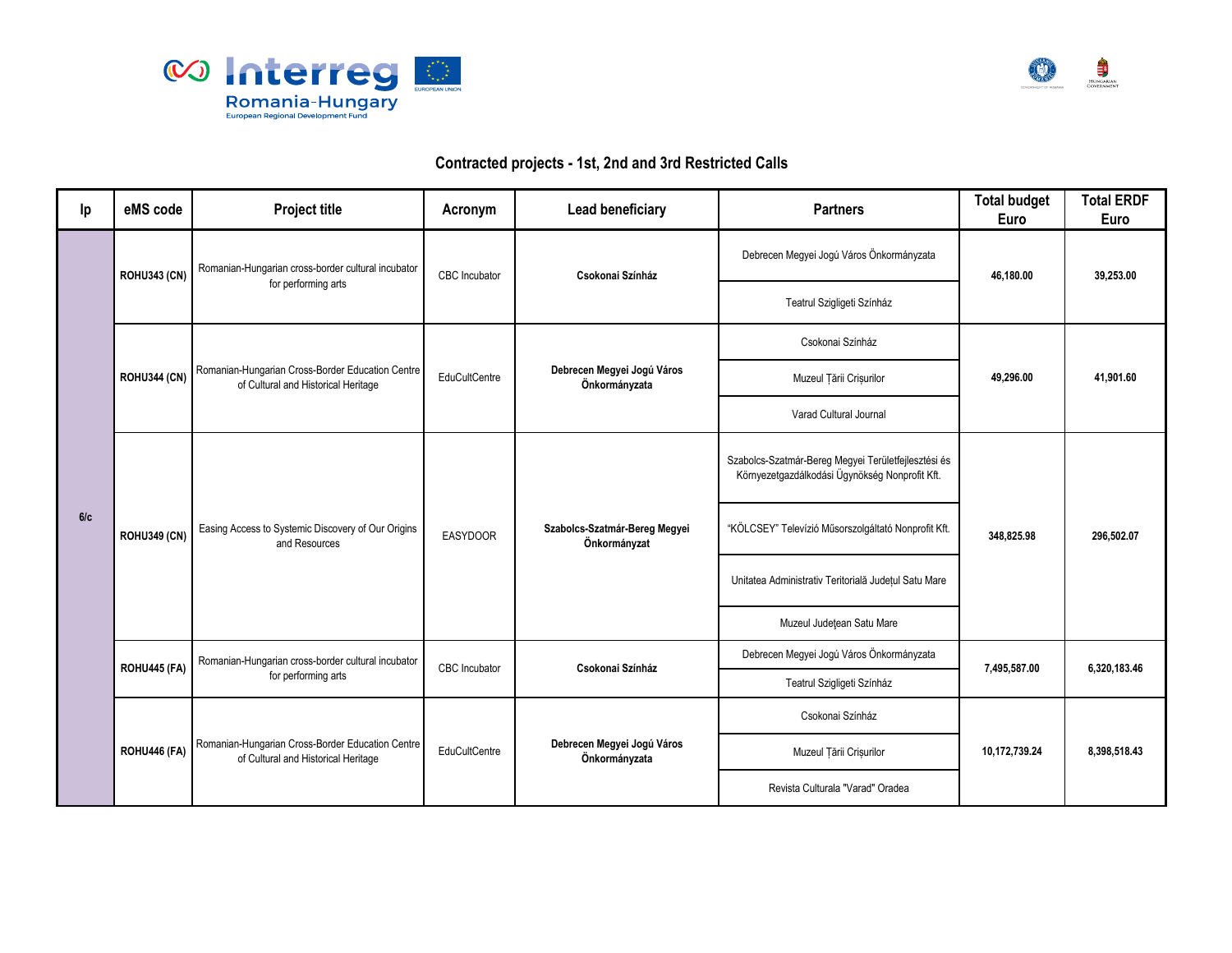| 6/c | ROHU456 (FA)        | Easing Access to Systemic Discovery of Our Origins<br>and Resour                              | <b>EASYDOOR</b> | Szabolcs-Szatmár-Bereg Megyei<br>Önkormányzat      | Szabolcs-Szatmár-Bereg Megyei Területfejlesztési és<br>Környezetgazdálkodási Ügynökség Nonprofit Kft. | 12,504,461.95 | 10,622,264.99 |
|-----|---------------------|-----------------------------------------------------------------------------------------------|-----------------|----------------------------------------------------|-------------------------------------------------------------------------------------------------------|---------------|---------------|
|     |                     |                                                                                               |                 |                                                    | "KÖLCSEY" Televízió Műsorszolgáltató Nonprofit Kft.                                                   |               |               |
|     |                     |                                                                                               |                 |                                                    | Unitatea Administrativ Teritorială Județul Satu Mare                                                  |               |               |
|     |                     |                                                                                               |                 |                                                    | Muzeul Județean Satu Mare                                                                             |               |               |
|     | <b>ROHU329 (CN)</b> | Connecting communities to the TEN-T infrastructure in<br>the Romanian - Hungarian border area | ConComTEN-T     | Unitatea Administrativ Teritorială Județul<br>Arad | Bekes County Foundation for Enterprise Development                                                    | 61,450.00     | 52,232.50     |
| 7/b |                     |                                                                                               |                 |                                                    | Unitatea Administrativ Teritorială Orașul Curtici                                                     |               |               |
|     | ROHU444 (FA)        | Connecting communities to the TEN-T infrastructure in<br>the Romanian - Hungarian border area | ConComTEN-T     | Unitatea Administrativ Teritorială Județul<br>Arad | Bekes County Foundation for Enterprise Development                                                    | 13,836,221.00 | 11,760,787.85 |
|     |                     |                                                                                               |                 |                                                    | Unitatea Administrativ Teritorială Orașul Curtici                                                     |               |               |
|     | <b>ROHU355 (CN)</b> | Joint Employment-Driven Initiative                                                            | JEDI            | Szegedi Szakképzési Centrum                        | DKMT Duna-Körös-Maros-Tisza Eurorégiós Fejlesztési<br>Ügynökség Nonprofit Közhasznú Kft.              | 207,741.00    | 176,579.85    |
|     |                     |                                                                                               |                 |                                                    | Szeged-Csanádi Egyházmegye                                                                            |               |               |
|     |                     |                                                                                               |                 |                                                    | Homokhát Eurointegráció Kistérség- és<br>Gazdaságfejlesztési Szolgáltató Nonprofit Közhasznú<br>Kft.  |               |               |
|     |                     |                                                                                               |                 |                                                    | Județul Timiș                                                                                         |               |               |
| 8/b |                     |                                                                                               |                 |                                                    | Camera de Comerț, Industrie și Agricultură Timiș                                                      |               |               |
|     | ROHU452(FA)         | Joint Employment-Driven Initiative                                                            | <b>JEDI</b>     | Szegedi Szakképzési Centrum                        | DKMT Duna-Körös-Maros-Tisza Eurorégiós Fejlesztési<br>Ügynökség Nonprofit Közhasznú Kft.              | 6,531,618.00  | 5,551,875.30  |
|     |                     |                                                                                               |                 |                                                    | Szeged-Csanádi Egyházmegye                                                                            |               |               |
|     |                     |                                                                                               |                 |                                                    | Homokhát Eurointegráció Kistérség- és<br>Gazdaságfejlesztési Szolgáltató Nonprofit Közhasznú<br>Kft.  |               |               |
|     |                     |                                                                                               |                 |                                                    | Județul Timiș                                                                                         |               |               |
|     |                     |                                                                                               |                 |                                                    | Camera de Comert, Industrie și Agricultură Timiș                                                      |               |               |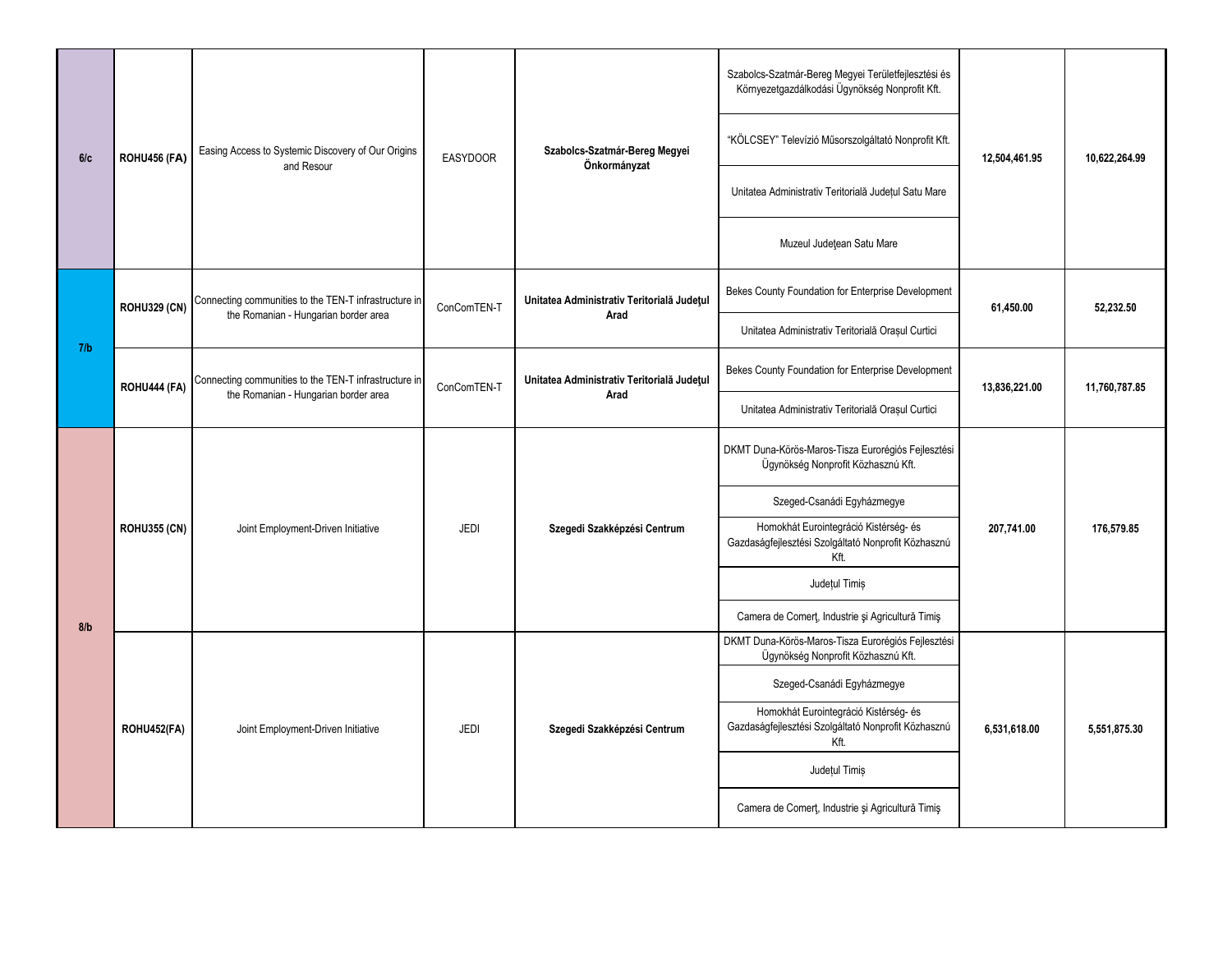|     | <b>ROHU138 (CN)</b>                 | Babies across borders - connecting health services in<br>the field of obstetrics - gynecology and neonatal care                                                                                                                                                                                        | <b>BABYROHU</b>                  | Unitatea Administrativ - Teritorială Județul                                                     | Szegedi Tudományegyetem                                                                                          | 68,387.00               | 58.128.95    |
|-----|-------------------------------------|--------------------------------------------------------------------------------------------------------------------------------------------------------------------------------------------------------------------------------------------------------------------------------------------------------|----------------------------------|--------------------------------------------------------------------------------------------------|------------------------------------------------------------------------------------------------------------------|-------------------------|--------------|
|     |                                     | between emergency clinical county hospital Pius<br>Brînzeu Timișoara and the pediatric clinic of Szeged                                                                                                                                                                                                |                                  | Timis                                                                                            | Spitalul Clinic Județean de Urgență "Pius Brînzeu"<br>Timişoara                                                  |                         |              |
|     | <b>ROHU240 (CN)</b>                 | Development and Testing of Efficient Screening and<br>Prevention Programs                                                                                                                                                                                                                              | <b>DESP</b>                      | Csongrád Megyei Egészségügyi Ellátó<br>Központ - Hódmezővásárhely-Makó                           | Asociația Surorile de Caritate Sf. Vicențiu                                                                      | 341,753.00              | 290,490.05   |
|     | <b>ROHU245 (CN)</b><br>ROHU275 (CN) | ROcHUs - Care for health in Satu Mare and Szabolcs-<br>Szatmár-Bereg counties<br>Integrated project for sustainable development in the<br>mountain area of Bihor County, improvement of<br>access and development in health care services in<br>case of medical interventions for emergency situations | <b>ROcHUs</b><br><b>IPHEALTH</b> | Spitalul Județean de Urgență Satu Mare<br>UAT Judetul Bihor - Consiliul Județean<br><b>Bihor</b> | Unitatea Administrativ-Teritorială Județul Satu Mare                                                             | 349,757.11<br>77,197.40 | 297,293.54   |
|     |                                     |                                                                                                                                                                                                                                                                                                        |                                  |                                                                                                  | Szabolcs-Szatmár-Bereg Megyei Kórházak és Egyetemi<br>Oktatókórház                                               |                         |              |
|     |                                     |                                                                                                                                                                                                                                                                                                        |                                  |                                                                                                  | Felső-Szabolcsi Kórház                                                                                           |                         |              |
|     |                                     |                                                                                                                                                                                                                                                                                                        |                                  |                                                                                                  | Berettyóújfalu Város Önkormányzata                                                                               |                         |              |
|     |                                     |                                                                                                                                                                                                                                                                                                        |                                  |                                                                                                  | Municipiul Oradea                                                                                                |                         | 65.617.79    |
|     |                                     |                                                                                                                                                                                                                                                                                                        |                                  |                                                                                                  | Municipiul Marghita                                                                                              |                         |              |
| 9/a |                                     |                                                                                                                                                                                                                                                                                                        |                                  |                                                                                                  | Municipiul Salonta                                                                                               |                         |              |
|     |                                     |                                                                                                                                                                                                                                                                                                        |                                  |                                                                                                  | Orașul Aleșd                                                                                                     |                         |              |
|     |                                     |                                                                                                                                                                                                                                                                                                        |                                  |                                                                                                  | Municipiul Beius                                                                                                 |                         |              |
|     |                                     |                                                                                                                                                                                                                                                                                                        |                                  |                                                                                                  | Universitatea din Oradea, Facultatea de Medicină si<br>Farmacie                                                  |                         |              |
|     |                                     |                                                                                                                                                                                                                                                                                                        |                                  | <b>Associated Partner of LP</b>                                                                  | Serviciul Județean Salvamont Salvaspeo Bihor<br>reprezentat juridic prin Asociația Salvatorilor Montani<br>Bihor |                         |              |
|     |                                     |                                                                                                                                                                                                                                                                                                        |                                  | <b>Associated Partner of PP2</b>                                                                 | Gróf Tisza István Kórház                                                                                         |                         |              |
|     | <b>ROHU236 (CN)</b>                 | Cross-border health co-operation for effective<br>prevention and better quality medical services and<br>efficient rehabilitation and recreation in Békés and<br>Arad counties                                                                                                                          | <b>HEALTHCBC</b>                 | Békés Megyei Önkormányzat                                                                        | Dél-Békés Mentőcsoport Katasztrófavédelmi Alapítvány                                                             | 308,660.00              |              |
|     |                                     |                                                                                                                                                                                                                                                                                                        |                                  |                                                                                                  | Dél-Kelet Magyarországi Különleges Mentőszolgálat<br>Közhasznú Egyesület                                         |                         | 262,361.00   |
|     |                                     |                                                                                                                                                                                                                                                                                                        |                                  |                                                                                                  | <b>UAT Județul ARAD</b>                                                                                          |                         |              |
|     | <b>ROHU450 (FA)</b>                 | Development and Testing of Efficient Screening and<br><b>Prevention Programs</b>                                                                                                                                                                                                                       | <b>DESP</b>                      | Csongrád Megyei Egészségügyi Ellátó<br>Központ - Hódmezővásárhely-Makó                           | Asociația Surorile de Caritate Sf. Vicențiu                                                                      | 9,266,172.56            | 7,876,246.67 |